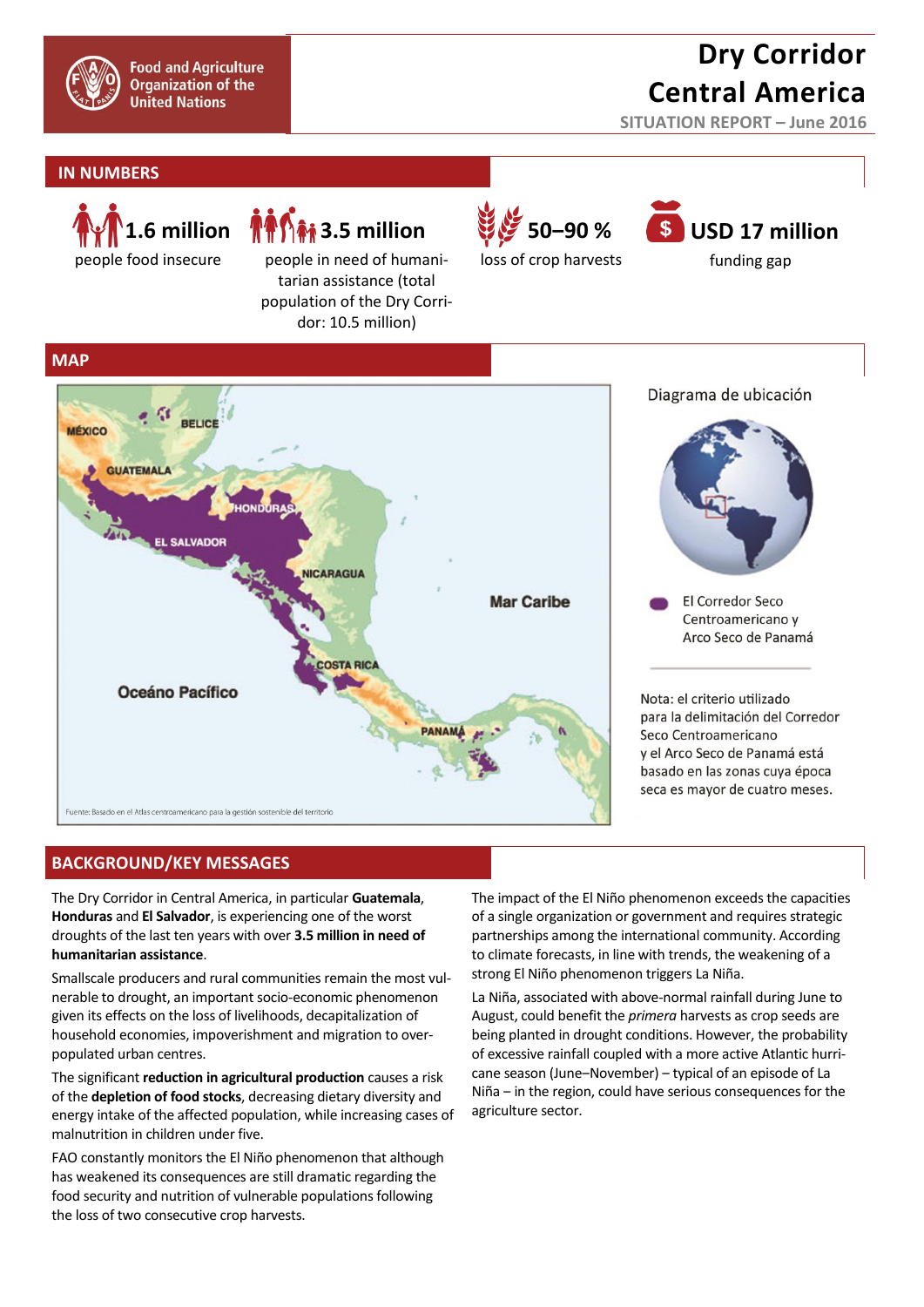#### **Guatemala**



## **1.5 million people**

 **need humanitarian assistance**

Recent joint assessments indicate that some 915 000 people are moderately to severely food insecure, as drought has led to a third consecutive year of decreased harvests.

The Ministry of Agriculture, Livestock and Food has reported that 82 000 tonnes of maize were lost, representing a total financial loss of USD 30.8 million, while 118 200 tonnes of black beans were lost, representing a total financial loss of USD 102.3 million.

Until the next harvest (August 2016), the food security situation is going to deteriorate due to the reduction of household stocks of basic grains.

Late and irregular onset of rain could affect the *primera*. Rainfall levels have improved particularly in the first dekad of June. However, accumulated precipitation levels remained below average due to the weakening of El Niño. The *primera* maize harvest will depend on a continued improvement in precipitations through June.

### **Overview FAO's response**

- Implementing an emergency response programme targeting 7 000 beneficiary families.
- USD 500 000 through the Special Fund for Emergency and Rehabilitation Activities (SFERA) has been committed to the Dry Corridor (Guatemala and El Salvador) to promote actions aimed at reducing vulnerability and to increase livelihoods' resilience in the agriculture, forestry, livestock and fisheries sectors.
- Implementing a resilience programme in the Dry Corridor to strengthen the disaster risk management capacities of the national and local authorities, establish information and early warning systems and through the watershed management plan — promote good practices and technologies, reducing the impact of extreme climate events (short cycle and drought-resistant crops, water harvesting systems, community contingency funds, agroforestry, etc.).



#### **Honduras**



## **1.3 million people**

**need humanitarian assistance**

Recent estimates indicate that about 461 000 people suffer from moderate or severe food insecurity.

Preliminary estimates in the Dry Corridor indicate that crop losses are in excess of 60 percent in maize growing areas and 80 percent in bean growing areas.

Until the next harvest (August 2016) the food security situation is going to deteriorate due to the reduction of household stocks of basic grains.

Late and irregular onset of rain could affect the *primera*. Rainfall levels have improved particularly in the first dekad of June. However, accumulated precipitation levels remained below average due to the weakening of El Niño. The *primera* maize harvest will depend on a continued improvement in precipitations through June.

### **Overview FAO's response**

 Implementing a regional resilience programme in the Dry Corridor that aims to strengthen disaster risk management capacities of the national and local authorities, establish information and early warning systems and — through the watershed management plan — promote good practices and technologies, reducing the impact of extreme climate events (short-cycle and drought-resistant crops, water harvesting systems, community contingency funds, agroforestry, etc.).